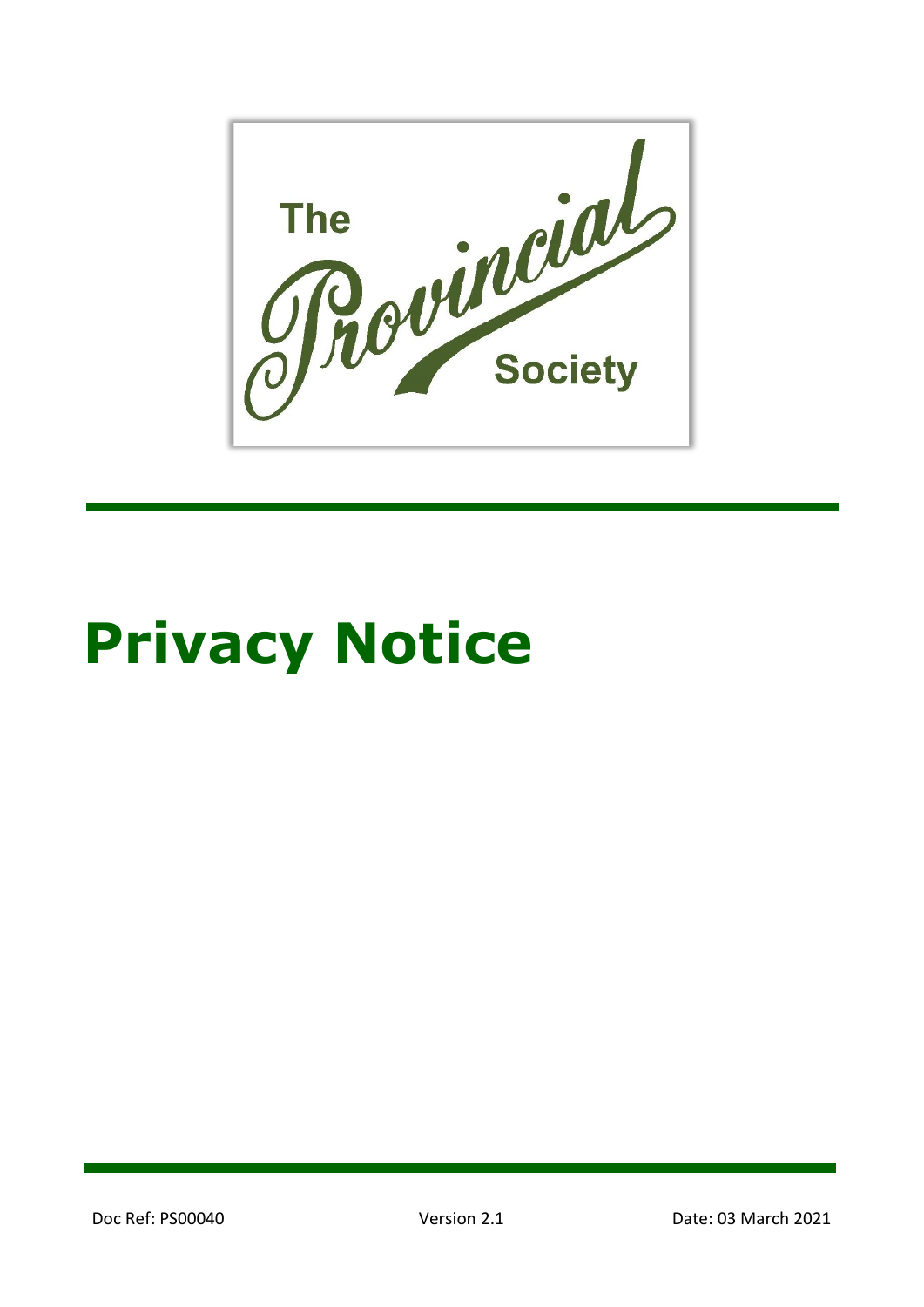Review date: March 2022

#### **Copyright**

The contents of this document are copyright of The Provincial Society.

Reproduction in any form, in part or in whole, is expressly forbidden without the written consent of the Chairman of The Provincial Society.

The **Society** 

The Provincial Society 30 Wises Court, Mumby Road, Gosport, Hampshire PO1 3LS

#### **www.provincialsociety.org**

Registered Charity No.1104834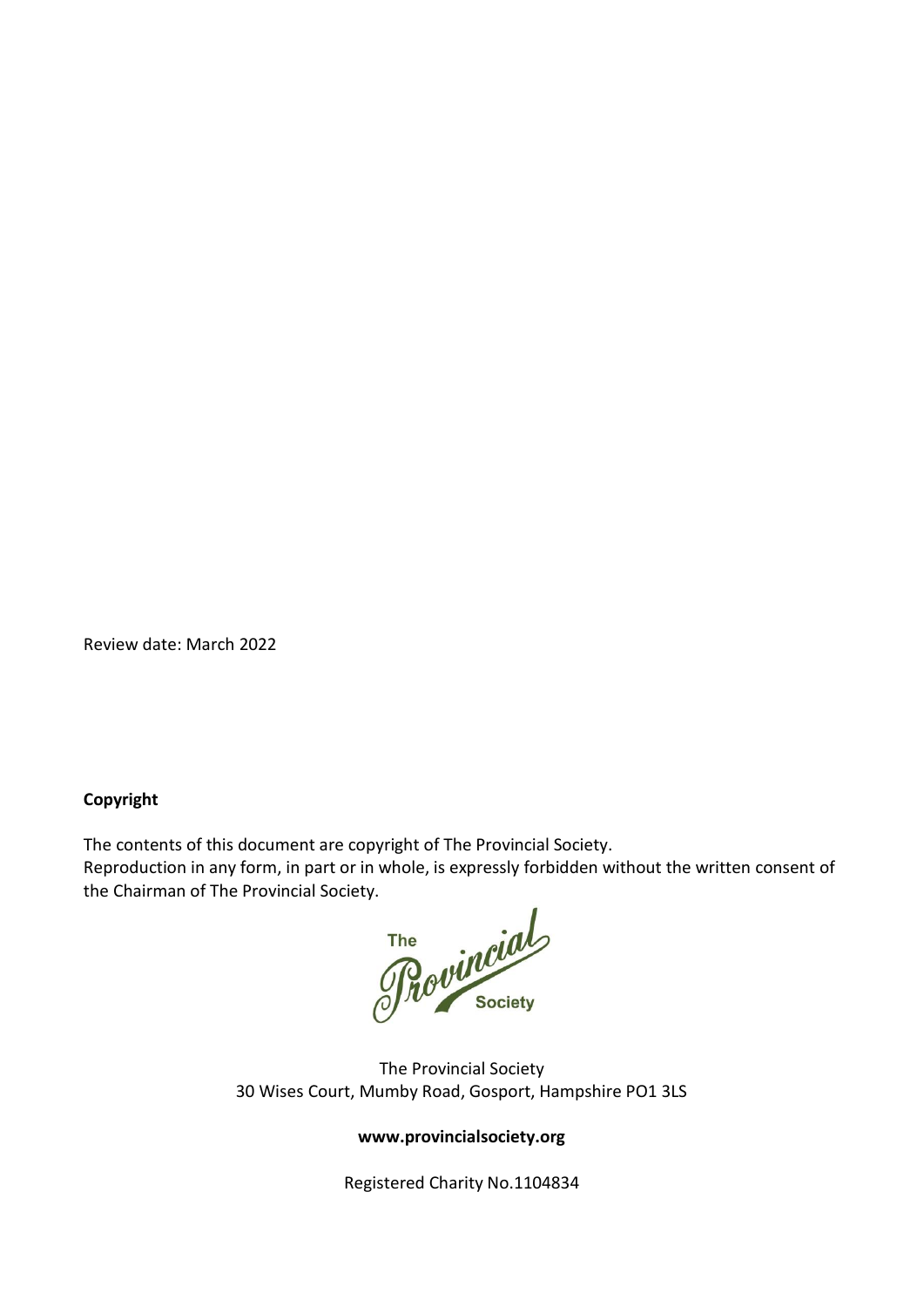## **Table of Contents**

|  | 7. How can I access the information about me, and correction of information? 5 |  |  |
|--|--------------------------------------------------------------------------------|--|--|
|  |                                                                                |  |  |
|  |                                                                                |  |  |
|  |                                                                                |  |  |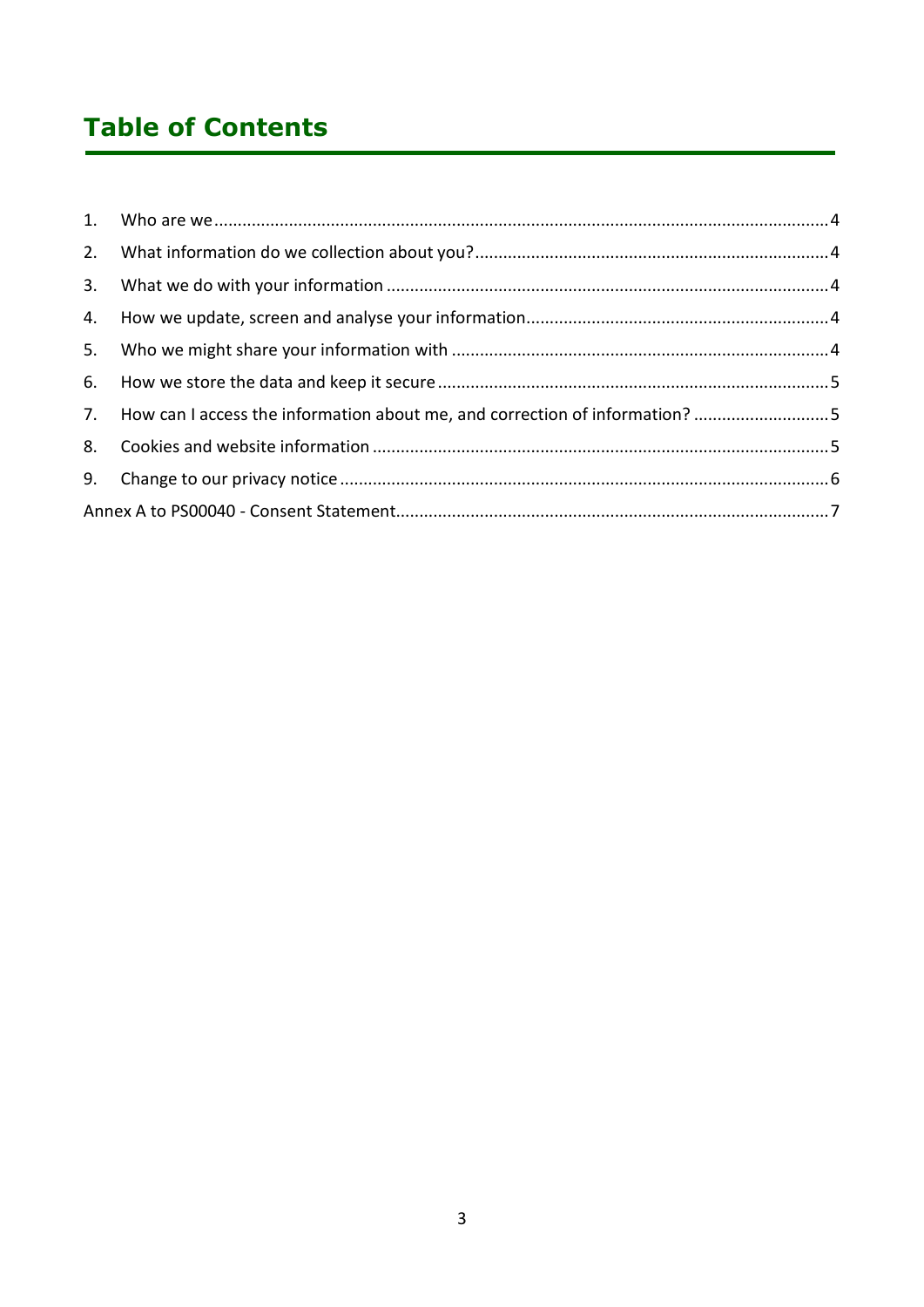### **Privacy Notice**

#### <span id="page-3-0"></span>**1. Who are we**

The Provincial Society whose registered address is 30 Wises Court, Mumby Road, Gosport Hampshire PO12 1DD

We are registered as a Charity, and our registration number is: 1104834

#### <span id="page-3-1"></span>**2. What information do we collect about you?**

We collect the personal data that you may volunteer as part of completing membership or donation forms and visitor surveys.

Personal information we collect may include:

- Your name and title
- Postal address, email address and telephone numbers

#### <span id="page-3-2"></span>**3. What we do with your information**

Depending on your relationship with The Provincial Society, and the preferences you have indicated, data we hold may be used for the following purposes:

- Informing you about Society events
- Sending you our quarterly magazine, *Provincial Press*
- Informing you of our fundraising operations, including occasional targeted requests to consider giving financial support to The Provincial Society, or to ask you to consider supporting us in other ways.
- To send you other relevant communications based upon your relationship with The Provincial Society.
- To send you surveys

You can opt out of any / all communications at any point simply by contacting [info@provincialsociety.org](mailto:info@provincialsociety.org)

There are some Membership and donation communications that we are required to send regardless of your contact preference. These are essential communications, deemed necessary to fulfil our contractual obligations to you. This would include advance notice of meetings, thank you letters, Member benefits such as Provincial Press, renewal reminders, Gift Aid confirmation letters and querying returned mail or bounced payments with you.

From 01 March 2018, we will be moving to an 'Opt-in only' communications policy. This means that we will only send information to those that have explicitly stated that they are happy for us to do so via their preferred channel(s) (email, phone, SMS or post). This is a requirement of the General Data Protection Regulation (GDPR) which becomes law on 25 May 2018.

#### <span id="page-3-3"></span>**4. How we update, screen and analyse your information**

We continuously review records of members to ensure your data is as accurate as possible.

#### <span id="page-3-4"></span>**5. Who we might share your information with**

We do not disclose personal data to any third parties or external organisations, other than data processors carrying out work on our behalf.

An example of such data processors would be mailing houses for the sending of our *'Provincial Press'* magazine.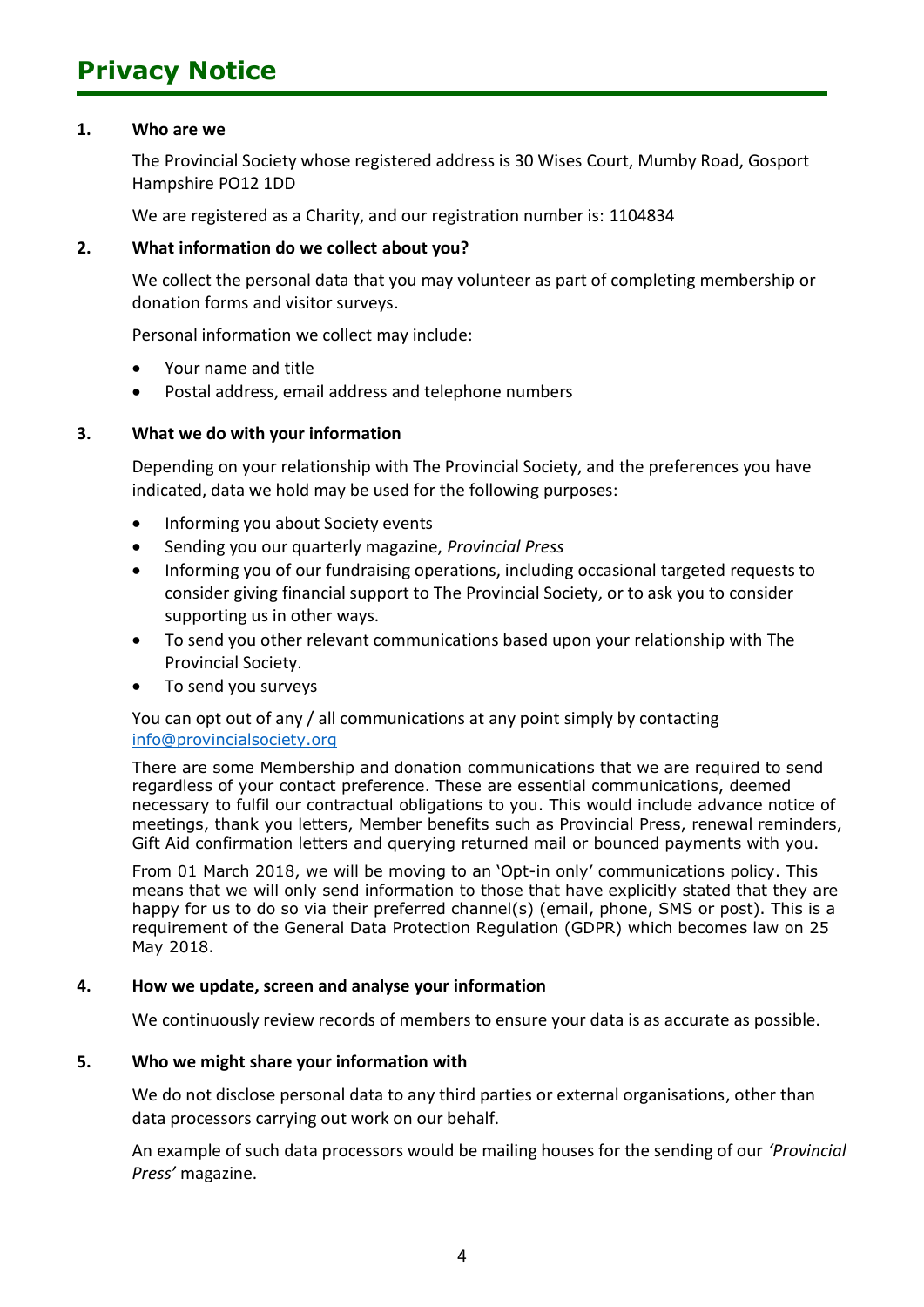Any such companies are acting as approved data processors for The Provincial Society, and we retain full responsibility for your personal data. Data processors will act only on our instructions and only receive the minimum data necessary to complete the assigned task.

We will never transfer your personal information overseas.

We are required to ensure any transfers of data will be done securely, in accordance with best practice, and in compliance with the Data Protection Act 2018 (The Data Protection Act 2018 is the UK's implementation of the General Data Protection Regulation (GDPR).

#### <span id="page-4-0"></span>**6. How we store the data and keep it secure**

We have implemented security procedures, rules and technical measures to protect the personal data that we have under our control from:

- Unauthorised access:
- Improper use or disclosure;
- Unauthorised modification.

#### <span id="page-4-1"></span>**7. How can I access the information about me, and correction of information?**

You can ask us if we are keeping any personal data about you and you can also request to receive a copy of that personal data – this is called a 'Subject Access Request'

To make a Subject Access Request you will need to provide adequate proof of identity such as a copy of your passport, birth certificate or driving licence before your request can be processed.

Please try to be as clear as possible about the information you are seeking.

Once we have received your Subject Access Request, the agreed fee and proof of identity, you will receive a response from us within 40 days and you will be able to get copies of any information we hold on you. However, exemptions to disclosure may apply in some circumstances.

Subject Access Requests should be sent to:

The Provincial Society Secretary c/o 30 Wises Court Mumby Road Gosport Hampshire PO12 1DD

Email: [info@provincialsociety.org](mailto:info@provincialsociety.org)

At any time, you may request that we delete or correct your personal information. If you wish to correct any information on you held by The Provincial Society, simply contact [info@provincialsociety.org](mailto:info@provincialsociety.org)

#### <span id="page-4-2"></span>**8. Cookies and website information**

We do not use cookies on our website, but the service provides does provide information about the usage and pages accessed on our website. We use this information for the development of the website. Pages on the The Provincial Society website include links to relevant content within [gosportbusesandtrams.provincialsociety.org,](http://gosportbusesandtrams.provincialsociety.org/) [Facebook](https://www.facebook.com/groups/Provincial.Society/) - this privacy notice applies to these websites.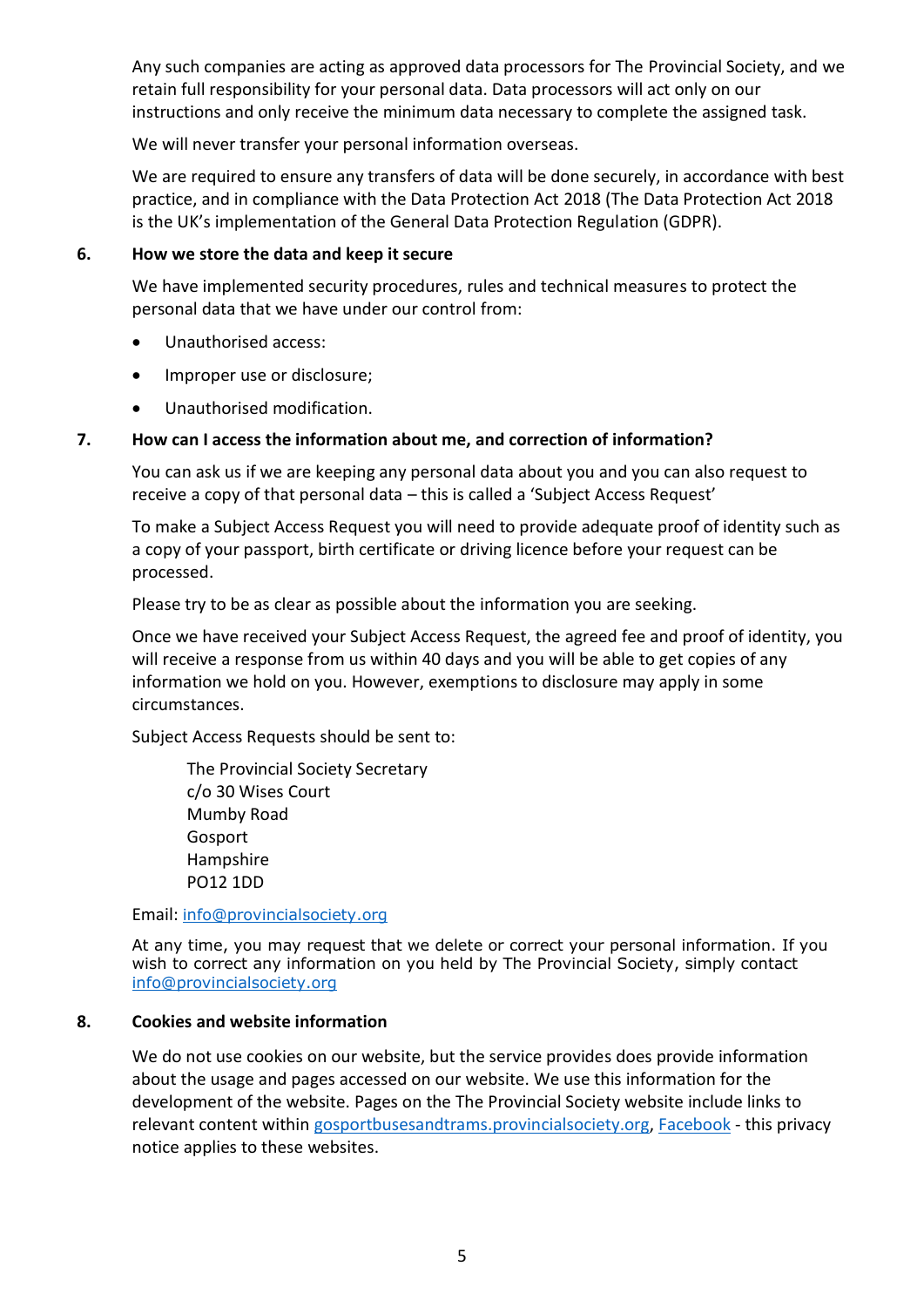#### <span id="page-5-0"></span>**9. Change to our privacy notice**

We regularly review our privacy notice, and may make changes from time to time. Any changes made will be posted to this document. This policy was last updated as shown on the front page of this document.

#### **10. How to contact us**

If you have any comments on our privacy notice, or information we hold about your please contact us:

- By email to [info@provincialsociety.org](mailto:info@provincialsociety.org)
- Or write to us at The Provincial Society (Secretary), c/o 30 Wises Court, Mumby Road, Gosport, Hampshire PO12 1DD